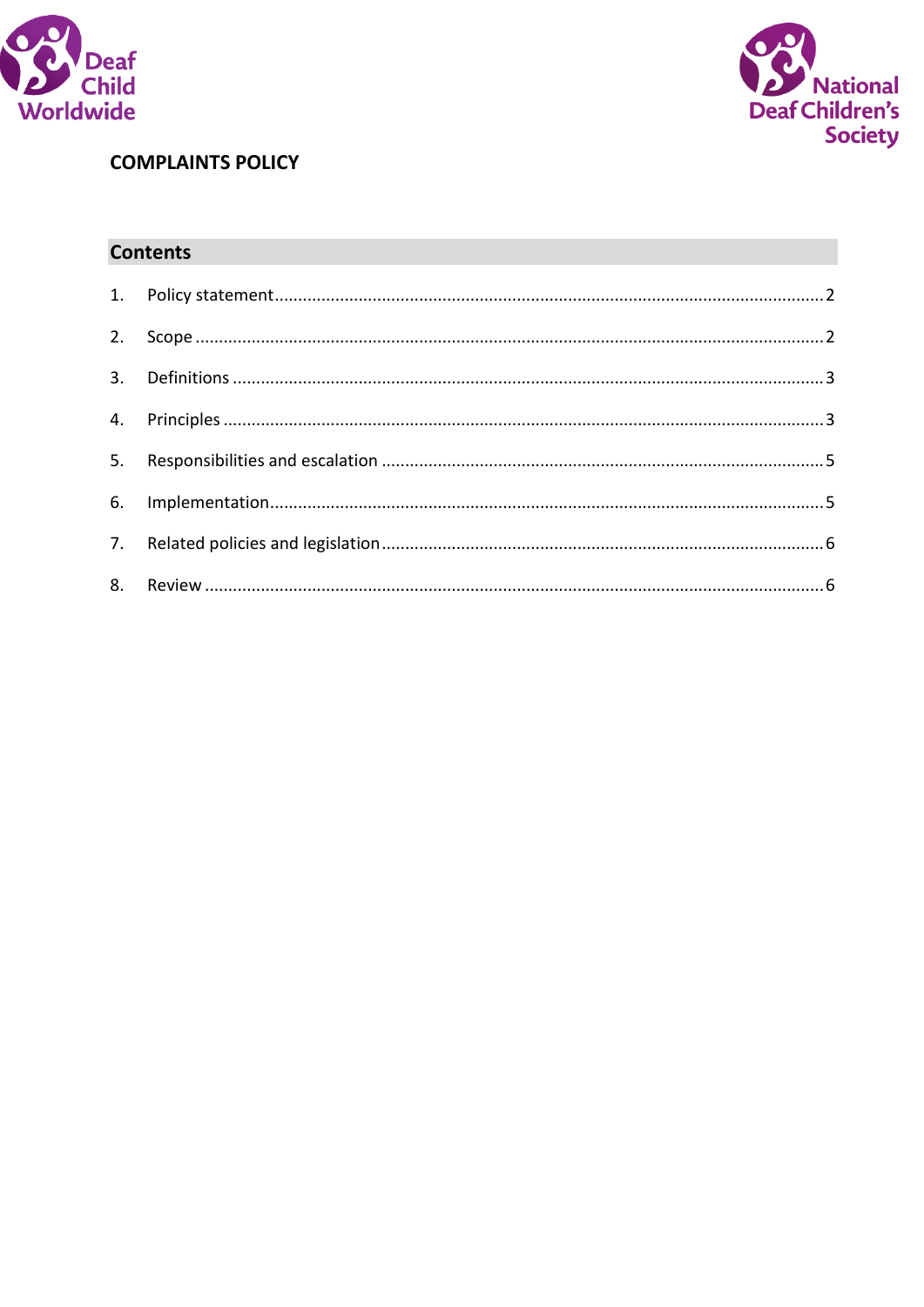#### <span id="page-1-0"></span>**1. Policy statement**

- 1.1 The National Deaf Children's Society, including its international arm Deaf Child Worldwide is committed to providing an excellent service to its members and other stakeholders, working in an open and accountable way that builds trust and respect.
- 1.2 We view complaints as an opportunity to learn and improve for the future, and will make sure that wherever practicable, complaints are resolved to the satisfaction of all parties involved, and that efforts are made to repair any damage to relationships.
- 1.3 We believe our complaints process should be transparent and accessible to all users and are committed to investigating complaints fairly and in a timely way.

#### <span id="page-1-1"></span>**2. Scope**

- 2.1 Who can make a complaint under this policy:
	- a. Complaints may come from any person or organisation that has a legitimate interest in the National Deaf Children's Society. For Deaf Child Worldwide, we will support partners to put in place the most appropriate method in order that beneficiaries can raise complaints with us either directly or via the partner.
	- b. We will accept anonymous complaints recognising that complaints may be legitimate and the complainant may have good reasons as to why they do not want to disclose their identity, although following up such complaints will be more difficult and we may be limited in our ability to fully address a complaint as a result.
- 2.2 Key areas of possible complaint may include (but are not limited to):
	- a. Concern from someone we work with about the quality of programme delivery
	- b. Concern from a member of the public or supporter about a particular fundraising approach or campaign
	- c. Concern about the behaviour of staff, volunteers, consultants or partners contracted to deliver on behalf of the National Deaf Children's Society. This could include action taken or conversely, action not taken
	- d. Concern about HR processes and decisions, although separate policies apply for existing staff wishing to raise a concern
	- e. Concern about late payment of invoices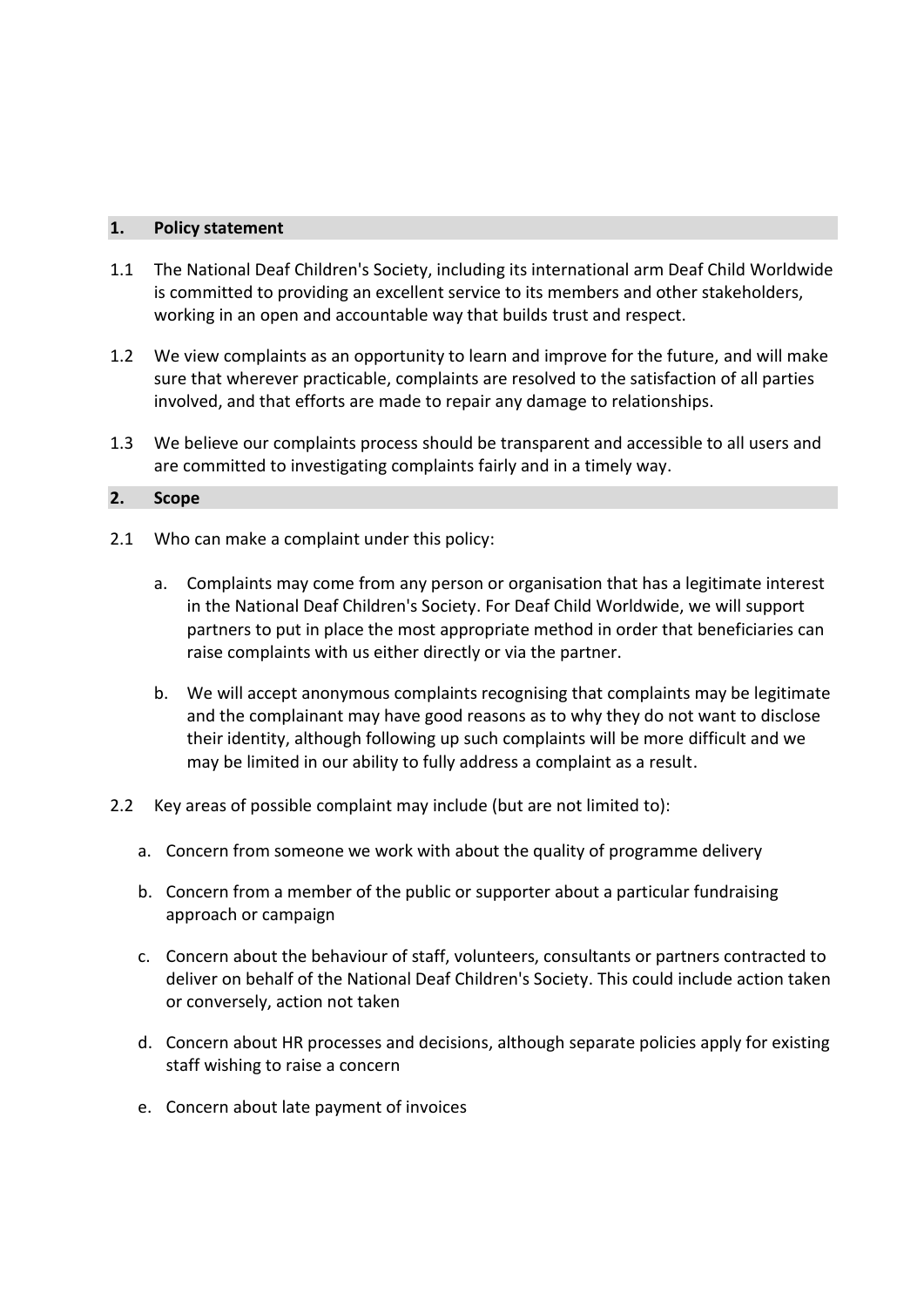#### <span id="page-2-0"></span>**3. Definitions**

- 3.1 A complaint is an expression of dissatisfaction, whether justified or not, about any aspect of work undertaken by the National Deaf Children's Society or Deaf Child Worldwide, or for which we are responsible whether directly or indirectly.
- 3.2 A complaint is not:
	- a. A general query about our work or a request for information
	- b. A contractual dispute
	- c. A request to amend records e.g. to correct an address, update communication preferences, or cancel a donation\*
	- d. A request to unsubscribe from one of our 'services' e.g. a campaign newsletter or email\*

\* unless the request had been made previously and had not been actioned by us to the complainant's satisfaction, or the complainant alleges we did not have permission to contact them

# <span id="page-2-1"></span>**4. Principles**

# 4.1 Accessibility

- a. The National Deaf Children's Society aims to make it as easy as possible for complainants to communicate with us in order to make a complaint and access our complaints policy. A copy of our complaints policy will always be available on our website and copies will also be posted/emailed out on request.
- b. A complaint can be received via any medium, including verbally, by phone, electronically, via video relay service or in writing. This may be directly from the complainant or via a third party. For complaints made by deaf children and young people, or relating to Deaf Child Worldwide, assistance may be needed to do this, and the National Deaf Children's Society (or their partners for Deaf Child Worldwide) should help complainants to present their complaint if required.

# 4.2 Confidentiality

- a. All complaint information will follow any relevant data protection requirements. Reports on complaints that are shared as part of learning will be anonymised.
- b. Where complaints need to be kept confidential in order to safeguard those making or involved in the complaint, we will only involve third parties in the resolution of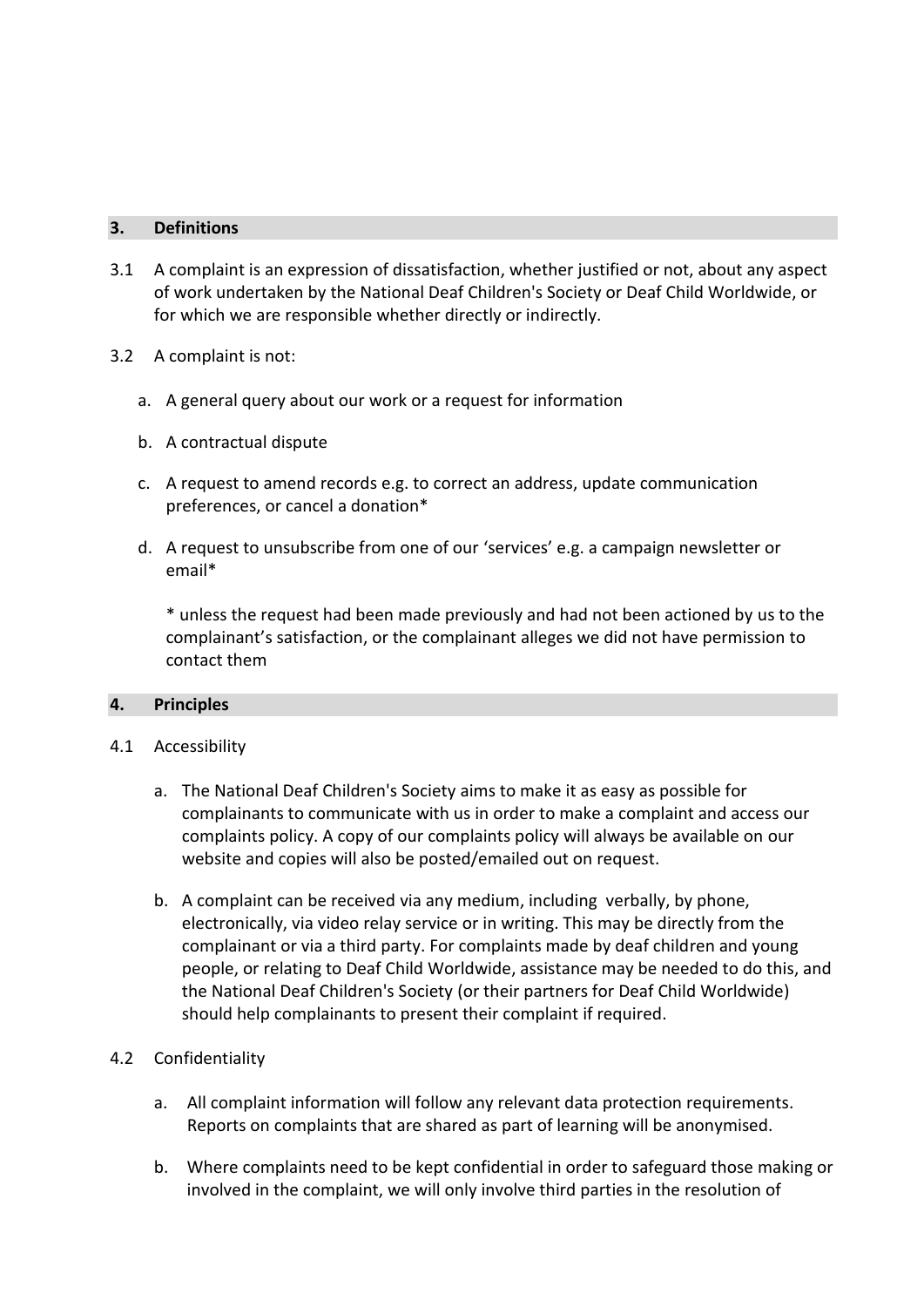confidential complaints on a case-by-case basis and will notify the complainant. The exception to this may be any complaints involving suspected criminal activities, or those relating to safeguarding children, where we may have a legal duty to share information with the authorities.

c. Complaints that indicate that a criminal offence has been committed will be referred to the relevant authorities responsible for investigating such matters. Where the complainant is potentially a victim of a crime we encourage them to report it themselves, but where appropriate it could also be done by the National Deaf Children's Society or its partners.

# 4.3 Transparency and timeliness

- a. The National Deaf Children's Society aims to acknowledge complaints within two working days of receiving them electronically, and within five working days if received via post. We aim to provide a full response to complaints received within five working days. However, there may be complex complaints that require a longer period of investigation or liaising with external suppliers and partners and in these cases we would always aim to provide a full response within twenty five working days. It is important that we are transparent with how we deal with complaints and keep complainants fully apprised of what is happening with their complaint, along with any amended timescales if circumstances dictate a longer period is required.
- b. Where possible it is helpful for complaints to be made as soon as possible after the incident to enable us to investigate fully. Complaints made more than 3 months after an incident may be hard to resolve satisfactorily, but we will always investigate to the best of our ability.

# 4.4 Right to appeal

a. Complainants who are unsatisfied with the National Deaf Children's Society response to a complaint have the right to appeal via internal escalation within the charity. If complainants are still unhappy with the response from us they have the right to take their complaint to the relevant external regulating bodies. Nothing in this policy should be understood as taking away the right of any individual, group or organisation to seek redress under any relevant legislation.

# 4.5 Mutual respect

a. Everyone who makes a complaint will be treated with courtesy and respect. In return, the National Deaf Children's Society expects people who make a complaint to communicate their concerns fairly and appropriately. Where complainants harass staff, make threats, or behave abusively, we reserve the right to withdraw or modify our adherence to the complaints process.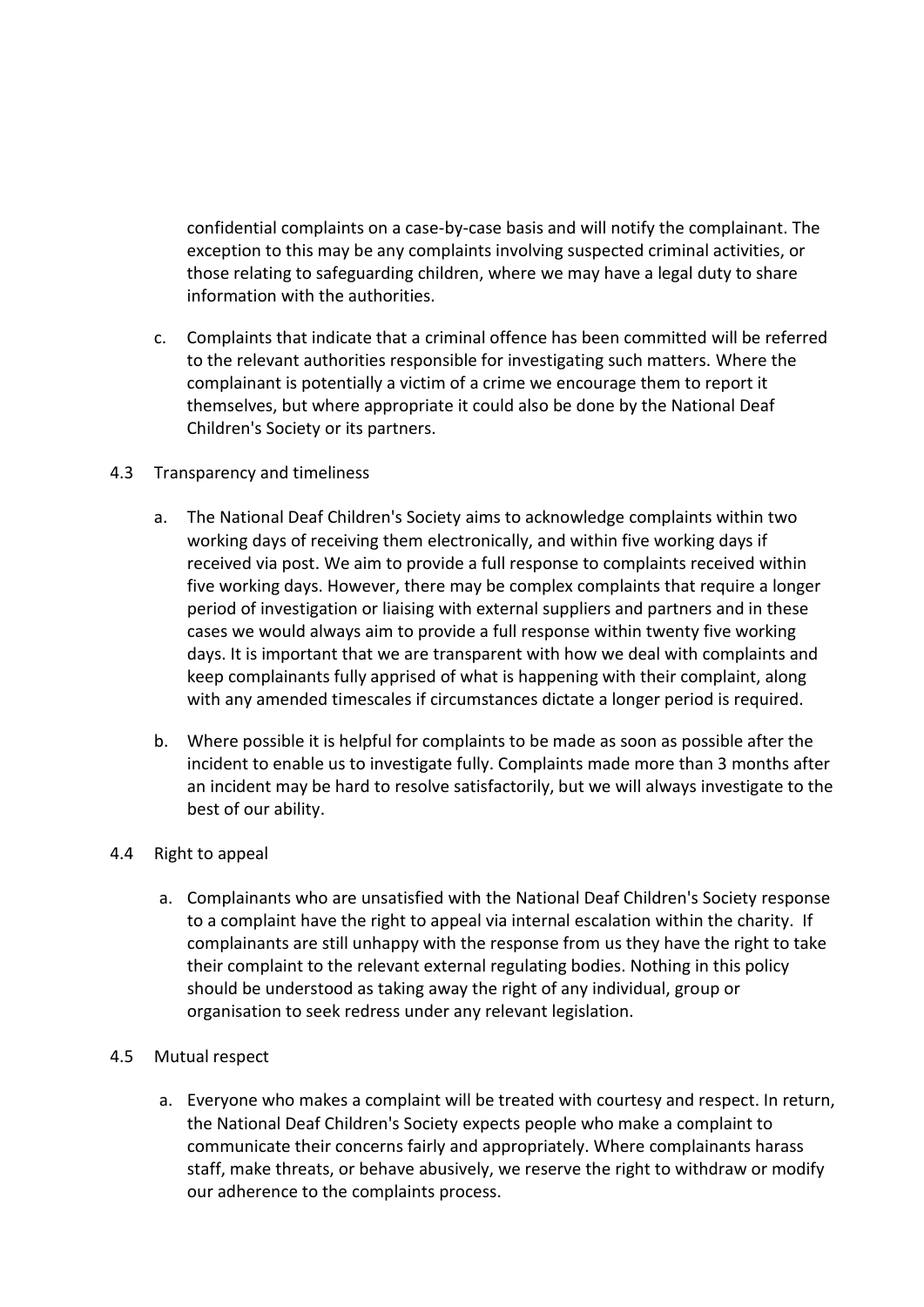# 4.6 Part of a learning process

a. The National Deaf Children's Society will log and monitor all complaints and results of such complaints as outlined in the complaints definition above. This information will be regularly collated, anonymised and then reviewed by the appropriate senior managers and trustees in order that we learn from our mistakes and ultimately provide a better service for our members and other stakeholders.

# <span id="page-4-0"></span>**5. Responsibilities and escalation**

5.1 Complainants who are unsatisfied with the National Deaf Children's Society response to that complaint have the right to appeal via internal escalation within the charity. The specific appeal processes are available from us on request, and our responses to complainants also direct them to this information.

If, having escalated the matter, complainants are still unhappy with the response from us they have the right to take their complaint to the relevant external regulating bodies. The primary bodies in the UK are the Charity Commission (England and Wales)<sup>1</sup>, The Charity Commission for Northern Ireland, and the Office of the Scottish Charity Regulator (OSCR)<sup>2</sup>, while specific fundraising complaints are covered by the Fundraising Regulator (www.fundraisingregulator.org.uk). Complaints relating to regulated activities which cannot be resolved to the complainant's satisfaction can be raised with OFSTED (email CIE@ofsted.gov.uk or phone 0300 123 4666). In Scotland, any complaints relating to our services providing care of deaf children or young people can also be raised with Social Care and Social Work Improvement Scotland (also known as the Care Inspectorate) at Compass House, 11 Riverside Drive, Dundee, DD1 4NY [\(enquiries@sssc.uk.com\)](mailto:enquiries@sssc.uk.com).

5.2 Overall responsibility for this policy and its implementation lies with the Board of Trustees and its Executive Directors.

# <span id="page-4-1"></span>**6. Implementation**

 $\overline{a}$ 

6.1 This policy is implemented through accompanying detailed procedures and guidance, specific to the UK or international context, which contain all necessary information to help staff carry out their responsibilities.

 $1$  The Charity Commission will only take action for complaints that sit within their terms of reference, which are outlined at [https://www.gov.uk/government/organisations/charity-commission/about.](https://www.gov.uk/government/organisations/charity-commission/about) Both National Deaf Children's Society and our International arm Deaf Child Worldwide, are regulated by the Charity Commission

<sup>&</sup>lt;sup>2</sup> The OSCR's guidance can be found a[t http://www.oscr.org.uk/charities/raise-a-concern-about-a-charity](http://www.oscr.org.uk/charities/raise-a-concern-about-a-charity)